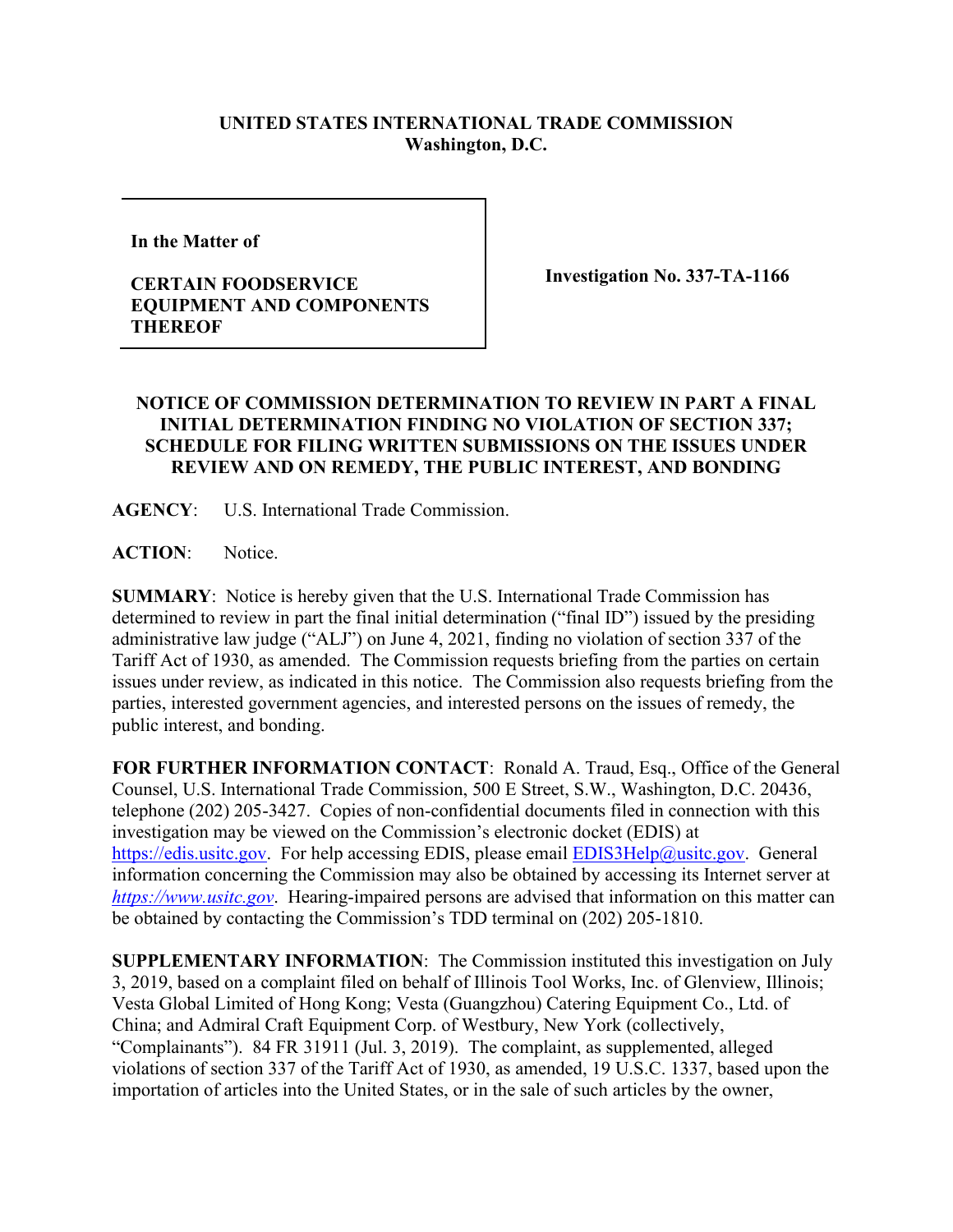importer, or consignee of certain foodservice equipment and components thereof by reason of misappropriation of trade secrets and unfair competition through tortious interference with contractual relationships, the threat or effect of which is to destroy or substantially injure a domestic industry. *Id*. at 31911–12. The notice of investigation named as respondents Guangzhou Rebenet Catering Equipment Manufacturing Co., Ltd.; Zhou Hao; Aceplus International Limited (aka Ace Plus International Ltd.); Guangzhou Liangsheng Trading Co., Ltd.; and Zeng Zhaoliang, all of China. *Id*. at 31912. The Office of Unfair Import Investigations ("OUII") was also named as a party in this investigation. *Id*.

On July 9, 2020, Order No. 52 granted a motion for summary determination of no substantial injury to a domestic industry. The Commission determined to review Order No. 52, and on December 14, 2020, reversed the grant of summary determination.

On June 4, 2021, the ALJ issued the final ID, which found that Respondents did not violate section 337, primarily based on a Complainants' failure to establish a domestic industry. The final ID found that the Commission has *in rem* jurisdiction over the accused products, subject matter jurisdiction, and personal jurisdiction. ID at 99. The final ID also found that Respondents imported into the United States, sold for importation, or sold within the United States after importation the accused products. *Id*. The final ID further found that Respondents have misappropriated certain of Complainants' trade secrets in the manufacture of certain accused products, but that Complainants have not shown that Respondents tortiously interfered with contractual relationships. *Id.* The final ID additionally found that Complainants have not shown that the importation and sale of accused products has the threat or effect of destroying or substantially injuring a domestic industry.

The RD issued on June 10, 2021. The RD recommended that, if the Commission finds a violation of section 337, the Commission should issue limited exclusion orders of various durations for each of the various categories of accused products. RD at 10. The durations of the recommended exclusion orders are all quite short, ranging from 1–17 months from issuance. *Id.*  at 10–11. The RD further recommended that a cease and desist order would be unnecessary. *Id.*  at 12. The RD additionally recommended that a bond of 1% of entered value be imposed during the period of Presidential review. The public interest was not delegated to the ALJ.

On June 21, 2021, Complainants and Respondents filed petitions for review and OUII filed a contingent petition for review. On June 29, 2021, the parties filed responses to the petitions.

Having examined the record in this investigation, including the final ID, the petitions for review, and the responses thereto, the Commission has determined to review the final ID in part. In particular, the Commission has determined to review the following:

> (1) The final ID's findings and conclusions as to the existence of a domestic industry and injury to a domestic industry.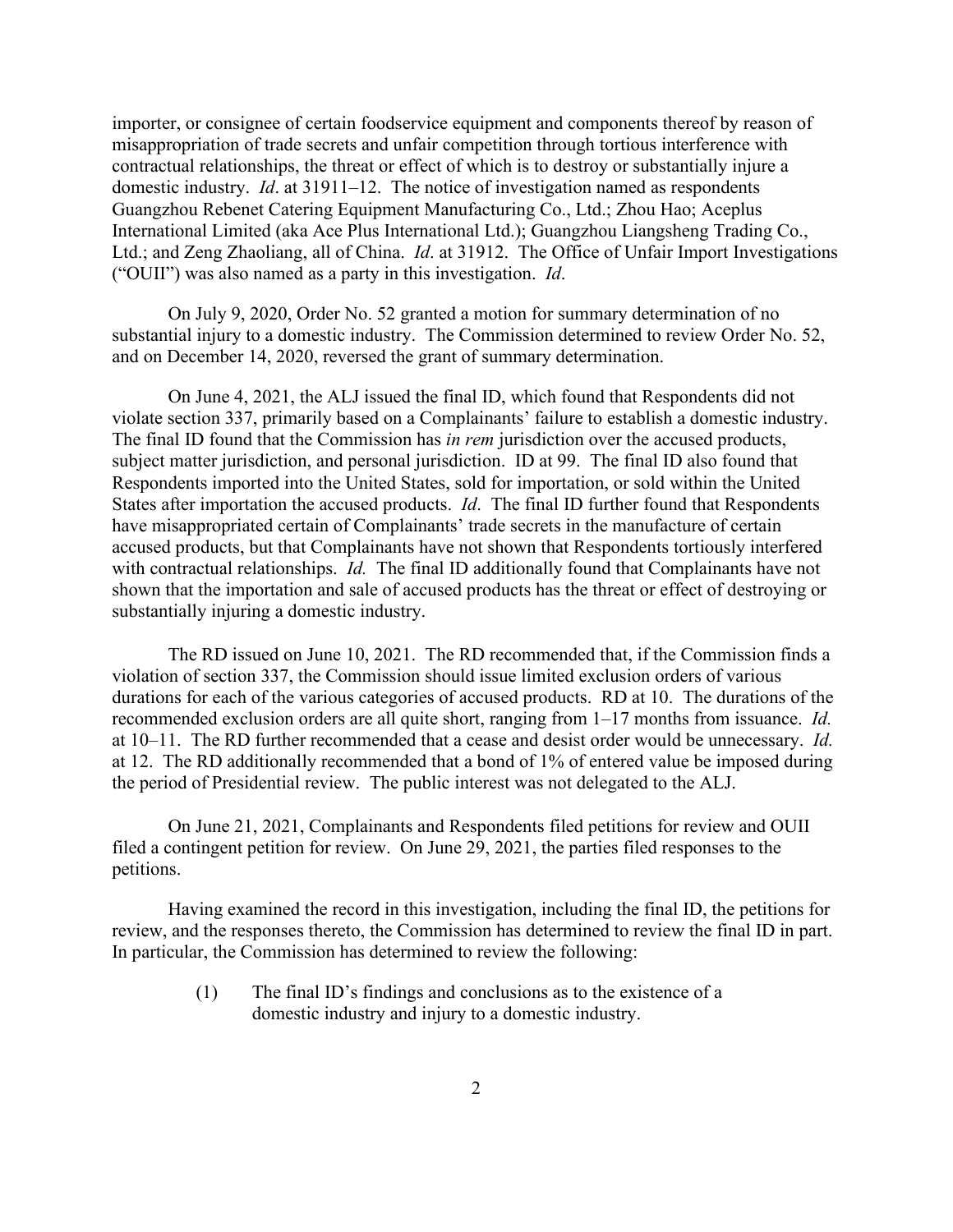(2) The final ID's findings and conclusions regarding the wrongful taking and use of the Bills of Materials ("BOM") Trade Secrets and the Custom Components and Mold Trade Secrets.

The Commission has determined to not review the remainder of the final ID.

The parties are requested to brief their positions with reference to the applicable law and the evidentiary record regarding the questions provided below:

(1) Regarding domestic industry:

(A) Please explain whether Complainants' asserted expenditures for warranty services differ from those of a mere importer, including by discussing: (A) how the Commission and the Federal Circuit have considered such investments in prior investigations, and (B) how the facts of this investigation should be assessed in light of applicable precedent. Also address the extent to which the warranty servicing activities relied upon to show the existence of a domestic industry need to take place in the United States either as a legal or a practical matter, such that those activities would not distinguish a domestic industry from a mere importer.

(B) Are complainants required to allocate payments made to third-party service providers for warranty services to qualifying activities in an investigation under 19 U.S.C. 1337(a)(1)(A)? In answering this question, please discuss any relevant legal authority.

(C) Did Complainants sufficiently allocate their payments to third-party service providers for warranty services to qualifying activities.

(D) If the payments to third-party service providers are not sufficiently allocated, what qualifying expenditures remain?

(E) What evidence and argument were timely-presented regarding the nature and significance of those remaining qualifying expenditures?

(F) Assuming there is an industry in the United States within the meaning of 19 U.S.C. 1337(a)(1)(A), please discuss the evidence and arguments addressing whether the industry is substantially injured or threatened with substantial injury.

(2) Regarding wrongful taking and use of the BOM Trade Secrets:

(A) To what extent are Vesta's BOM Codes non-public information, and to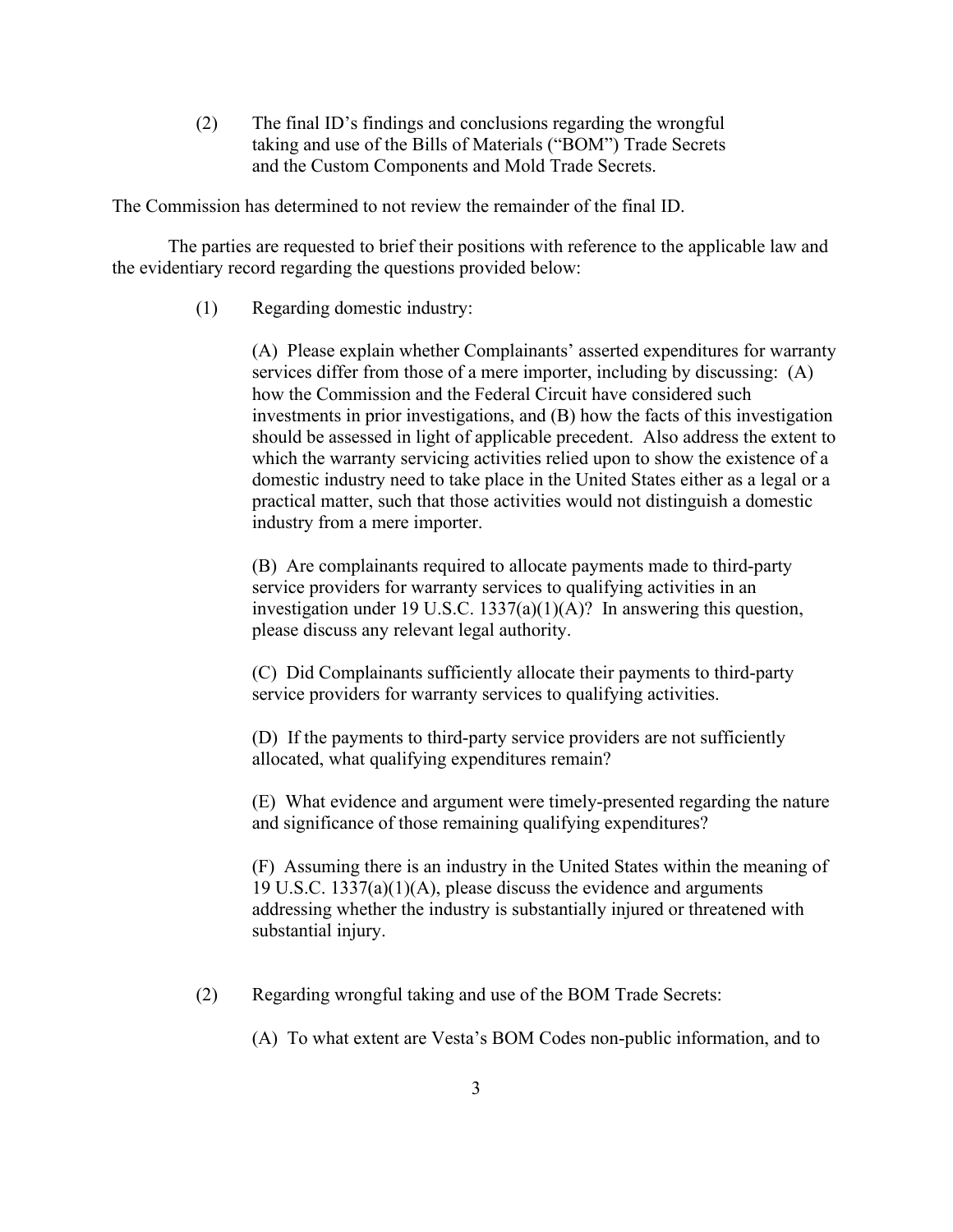what extent did the final ID make findings on that point (particularly unpetitioned findings)?

(B) Is it contradictory for the final ID to consider the similarities in Vesta's BOM Codes and Rebenet's part numbers in its wrongful taking and use analysis, where the final ID finds that the BOM Codes are not themselves trade secrets? Please discuss any relevant legal authority.

(C) If evidence of the similarities between Vesta's BOM Codes and Rebenet's part numbers cannot be considered for determining wrongful taking and use of the BOM Trade Secrets, could Complainants still meet their burden of proof as to those elements of trade secret misappropriation?

(3) Regarding wrongful taking and use of the Custom Components and Mold Trade Secrets:

> (A) Is it contradictory for the final ID to consider the similarities in Vesta's BOM Codes and Rebenet's part numbers, and Vesta's and Rebenet's drawings, where those codes and drawings were not found to be trade secrets? Please discuss any relevant legal authority.

(B) If evidence of the similarities between Vesta's BOM Codes and Rebenet's part numbers, and Vesta's and Rebenet's drawings cannot be considered for determining wrongful taking and use of the Custom Components and Mold Trade Secrets, could Complainants still meet their burden of proof as to those elements of trade secret misappropriation?

In connection with the final disposition of this investigation, the statute authorizes issuance of, *inter alia*, (1) an exclusion order that could result in the exclusion of the subject articles from entry into the United States, and/or (2) cease and desist orders that could result in the respondents being required to cease and desist from engaging in unfair acts in the importation and sale of such articles. Accordingly, the Commission is interested in receiving written submissions that address the form of remedy, if any, that should be ordered. If a party seeks exclusion of an article from entry into the United States for purposes other than entry for consumption, the party should so indicate and provide information establishing that activities involving other types of entry either are adversely affecting it or are likely to do so. For background, *see Certain Devices for Connecting Computers via Telephone Lines*, Inv. No. 337- TA-360, USITC Pub. No. 2843, Comm'n Op. at 7–10 (Dec. 1994).

The statute requires the Commission to consider the effects of that remedy upon the public interest. The public interest factors the Commission will consider include the effect that an exclusion order and/or cease and desist orders would have on: (1) The public health and welfare, (2) competitive conditions in the U.S. economy, (3) U.S. production of articles that are like or directly competitive with those that are subject to investigation, and (4) U.S. consumers.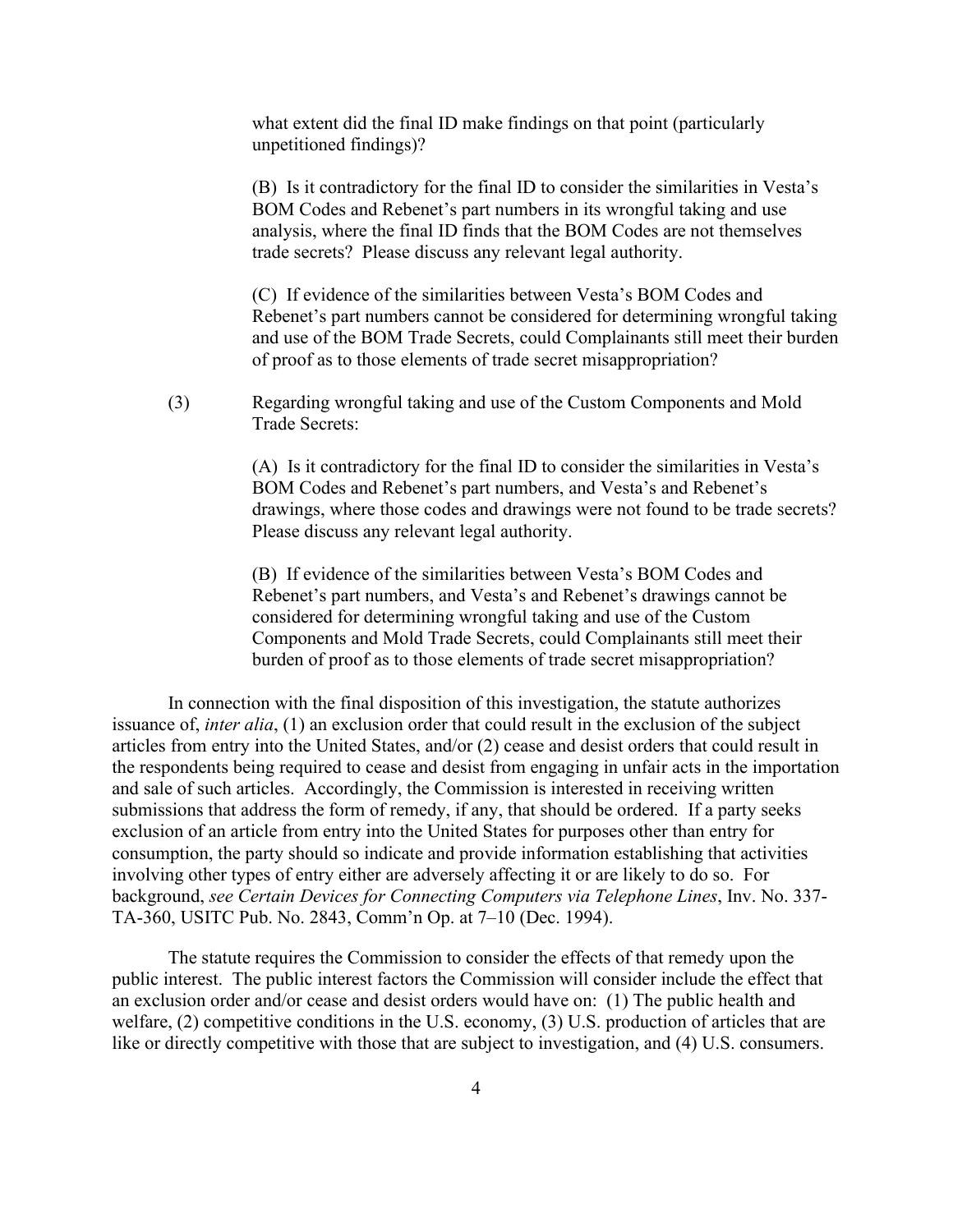The Commission is therefore interested in receiving written submissions that address the aforementioned public interest factors in the context of this investigation.

If the Commission orders some form of remedy, the U.S. Trade Representative, as delegated by the President, has 60 days to approve, disapprove, or take no action on the Commission's determination. *See* Presidential Memorandum of July 21, 2005, 70 FR 43251 (July 26, 2005). During this period, the subject articles would be entitled to enter the United States under bond, in an amount determined by the Commission and prescribed by the Secretary of the Treasury. The Commission is therefore interested in receiving submissions concerning the amount of the bond that should be imposed if a remedy is ordered.

**WRITTEN SUBMISSIONS**: The parties to the investigation are requested to file written submissions on the questions identified in this notice. Parties to the investigation, interested government agencies, and any other interested parties are encouraged to file written submissions on the issues of remedy, the public interest, and bonding. Such initial written submissions should include views on the RD that issued on June 10, 2021.

Initial written submissions, limited to 60 pages, must be filed no later than the close of business on August 19, 2021. The following information is also requested in the initial written submissions and will not count against the above-mentioned page limitations. Complainants are requested to identify the form of the remedy sought. Complainants and OUII are requested to submit proposed remedial orders for the Commission's consideration. Complainants are also requested to state the HTSUS subheadings under which the accused articles are imported, and to supply identification information for all known importers of the accused products.

Reply submissions, limited to 30 pages, must be filed no later than the close of business on August 26, 2021. No further submissions on these issues will be permitted unless otherwise ordered by the Commission.

Persons filing written submissions must file the original document electronically on or before the deadlines stated above. The Commission's paper filing requirements in 19 CFR 210.4(f) are currently waived. 85 FR 15798 (March 19, 2020). Submissions should refer to the investigation number ("Inv. No. 337-TA-1166") in a prominent place on the cover page and/or the first page. (*See* Handbook for Electronic Filing Procedures, *[https://www.usitc.gov/](https://www.usitc.gov/documents/handbook_on_filing_procedures.pdf) documents/handbook on filing procedures.pdf*). Persons with questions regarding filing should contact the Secretary at (202) 205-2000.

Any person desiring to submit a document to the Commission in confidence must request confidential treatment by marking each document with a header indicating that the document contains confidential information. This marking will be deemed to satisfy the request procedure set forth in Rules 201.6(b) and 210.5(e)(2) (19 CFR 201.6(b) & 210.5(e)(2)). Documents for which confidential treatment by the Commission is properly sought will be treated accordingly. A redacted non-confidential version of the document must also be filed simultaneously with any confidential filing. All information, including confidential business